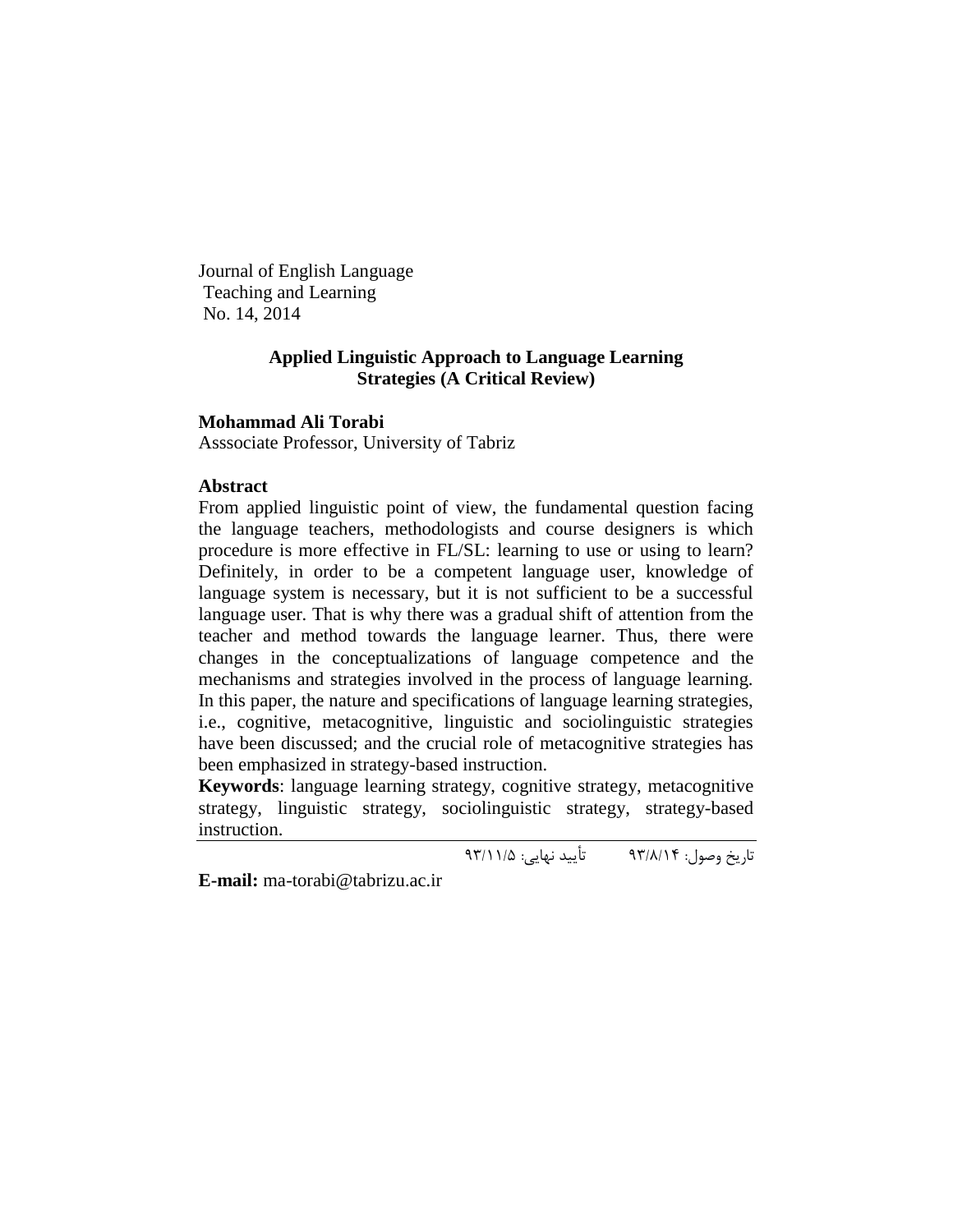## **Introduction**

The fundamental questions that language researchers and methodologists face with are: 1) what is the nature of language strategy, 2) What constitutes language learning strategic behavior and 3) what is the mutual relationship of proficiency in language and appropriate strategy/strategies applied by the language learner? 4) The next hypothetical question concerns whether language learners develop high proficiency because of the strategies they use, or is it because of learner"s proficiency that determines their choice of strategies?

In the present paper, after discussing learner strategies in general, and putting special emphasis on metacognitive strategies in particular, important and effective elements in strategy-based instruction have been discussed.

## **Strategy and strategic approaches to language learning**

In applied linguistics, strategies are techniques used by FL/SL learners for remembering and organizing samples of the second language. These strategies reflect the learner"s active contribution to enhancing the effectiveness of his or her own learning. In fact, learners relate linguistic input to their pre-existing knowledge. From psycholinguistic point of view, they may use their general cognitive strategies that are part of their procedural knowledge which are used in other forms of learning. These cognitive strategies are often referred to as learner strategies. In fact they are approaches and mental processes, conscious or otherwise, used by FL/L2 learners for learning and communication, often relying on theories from psychology and linguistics.

The commonly used term 'learning strategy', in applied linguistics, has been variously labeled: behaviors, tactics and techniques. Generally, the term refers to behaviors or actions which learners use to make language learning more successful, self-directed and enjoyable. In practice, a learning strategy is a device or procedure used by learners of FL/L2 to enhance their interlanguages. Learning strategies account for how learners acquire and internalize FL/L2 knowledge. Learning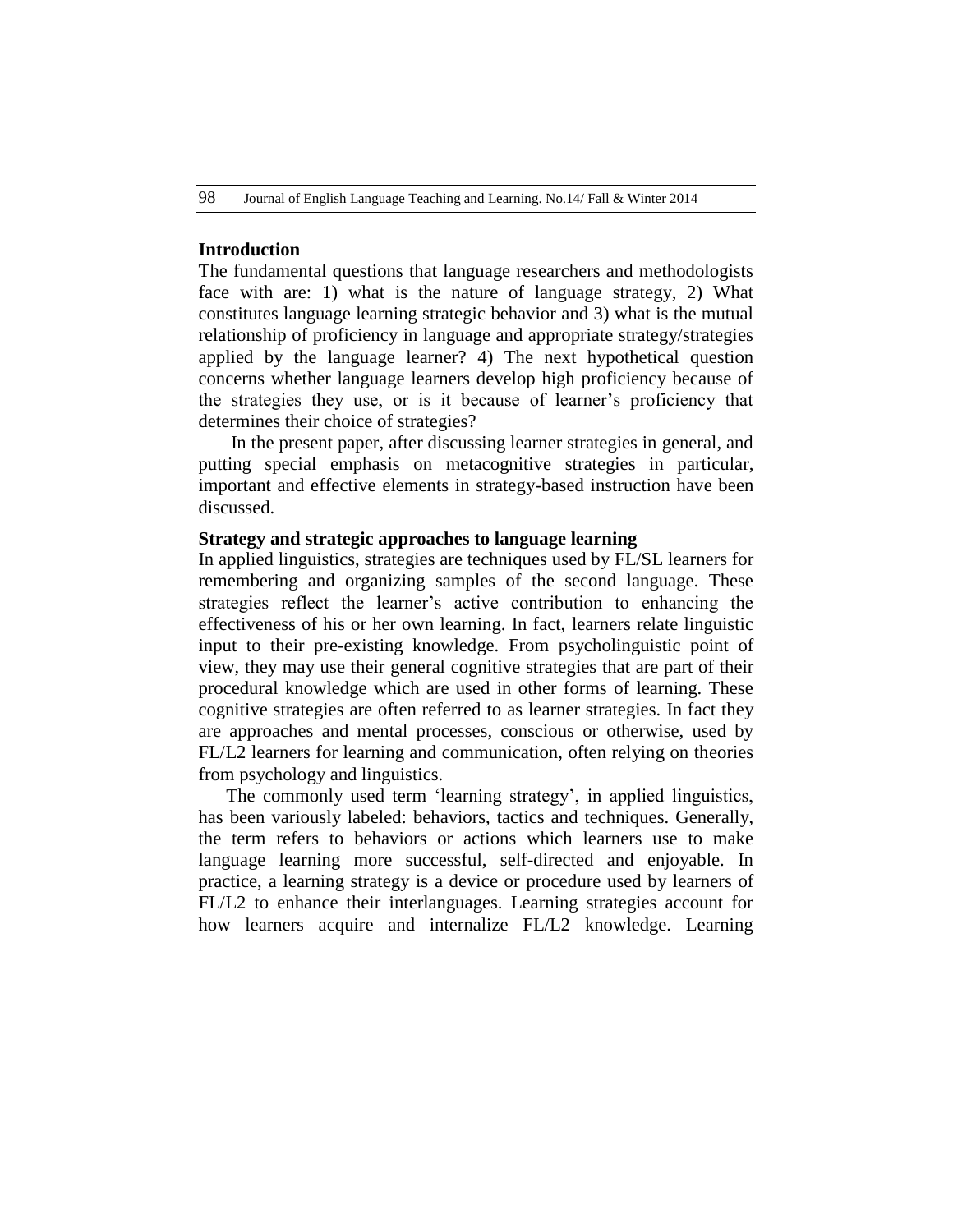strategies contrast with communication and production strategies, both of which account for how learners *use* rather than acquire FL/L2 competence. Weinstein and Mayer (1986, p.315) as quoted in Chastain (1988) define learning strategies as:

> behaviors and thoughts that a learner engages in, during learning and that are intended to influence the learner's encoding process. Thus, the goal of any particular learning strategy may be to affect the learner"s motivational or affective state, or the way in which the learner selects, acquires, organizes or integrates new knowledge (p. 164).

Definitely, all students have overwhelming materials of *what* to learn in their classes; but a few of them know exactly *how* to learn. Chastain quotes Norman as saying: "it is strange that we expect students to learn, yet seldom teach them about learning." According to Chastain:

teachers have two equally important obligations in class: one is teach students *what* to learn, that is, the subject matter; another is to teach students *how* to learn, that is learning strategies that will enhance learning in the subject for someone with their particular learning style. In general, teachers are much more attentive to the *product* of learning than the *process* of learning. Unfortunately, students struggling to learn the material need help first with mastering the process if they are to acquire the designated product (Chastain, 1988, p.164).

Interest in learning strategies appears to have first emerged from a desire to understand the characteristics of the "good language learner." The earliest suggestions about learning strategies of successful language learners came from Selinker (1992), who believed that specifically in L2 learning, dynamic interlanguages developed partly through learners adapting puzzle-solving techniques to make sense of the differences between the target and the home languages.

In the history of research in FL and L2 teaching, two lines of development seem to be noticeable: the first line concerned with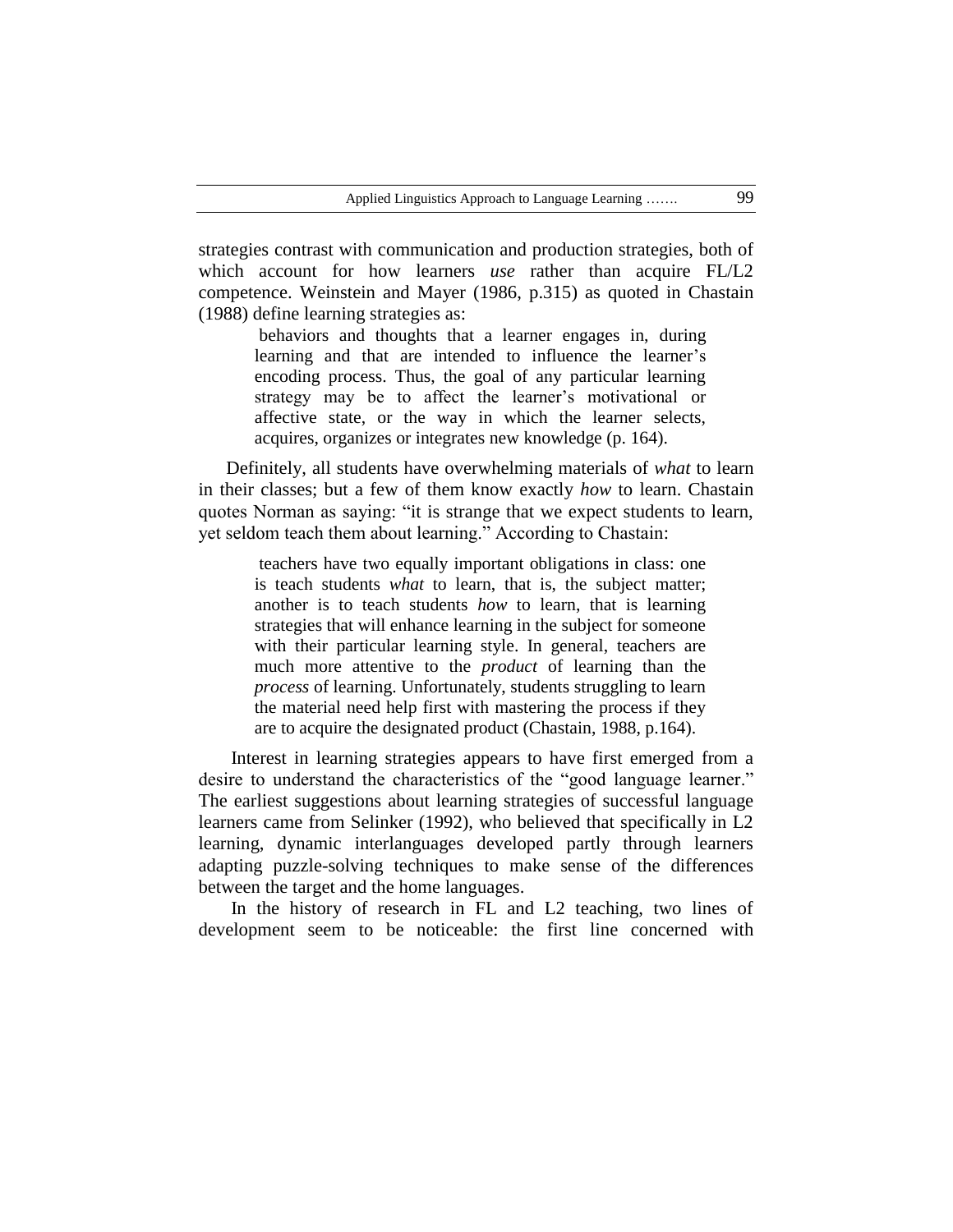methodological and theoretical attitude towards analizing the process of teaching and the components of FL/L2. The second line concerned a gradual shift of attention from the teacher and method towards the language learner; and there were changes in the conceptualizations of language competence and language learning.

This shift of attention occurred because there developed disillusionment with the potential of teacher-focused or method-focused research to provide answers to why some learners learnt languages better than others. Thus, if the answer was not in the behavior of the teacher, not the method that s/he was using, an answer might reside in the learners themselves (Cook & Wei, 2009, p.11).

Now, from applied linguistic point of view, the fundamental question is which procedure is more effective and important in language learning: learning to use or using to learn? Considering the tenets of many methodological proposals over the last decades, there have been a conflict of beliefs in the approaches of language teachers as to whether learners should learn the language system and how to use it, i.e., learn in order to use as in Grammar Translation and Direct Methods, or use the language in order to learn it as in Audio-lingual method and Communicative Approach to language teaching. From the point of view of strategy application, the question can be posed in the following way: which course of language presentation is more effective: code-breaking (learning) followed by decoding (performance) or decoding (performance) followed by learning (code-breaking). The first pathway seems to be more logical and has long been pursued by course designers and teachers. But there are practical and theoretical reasons to consider that the second pathway that is basically learning from doing is more effective in language learning. In fact, knowledge of the language system is a necessary element in language learning, but it is not sufficient for language use.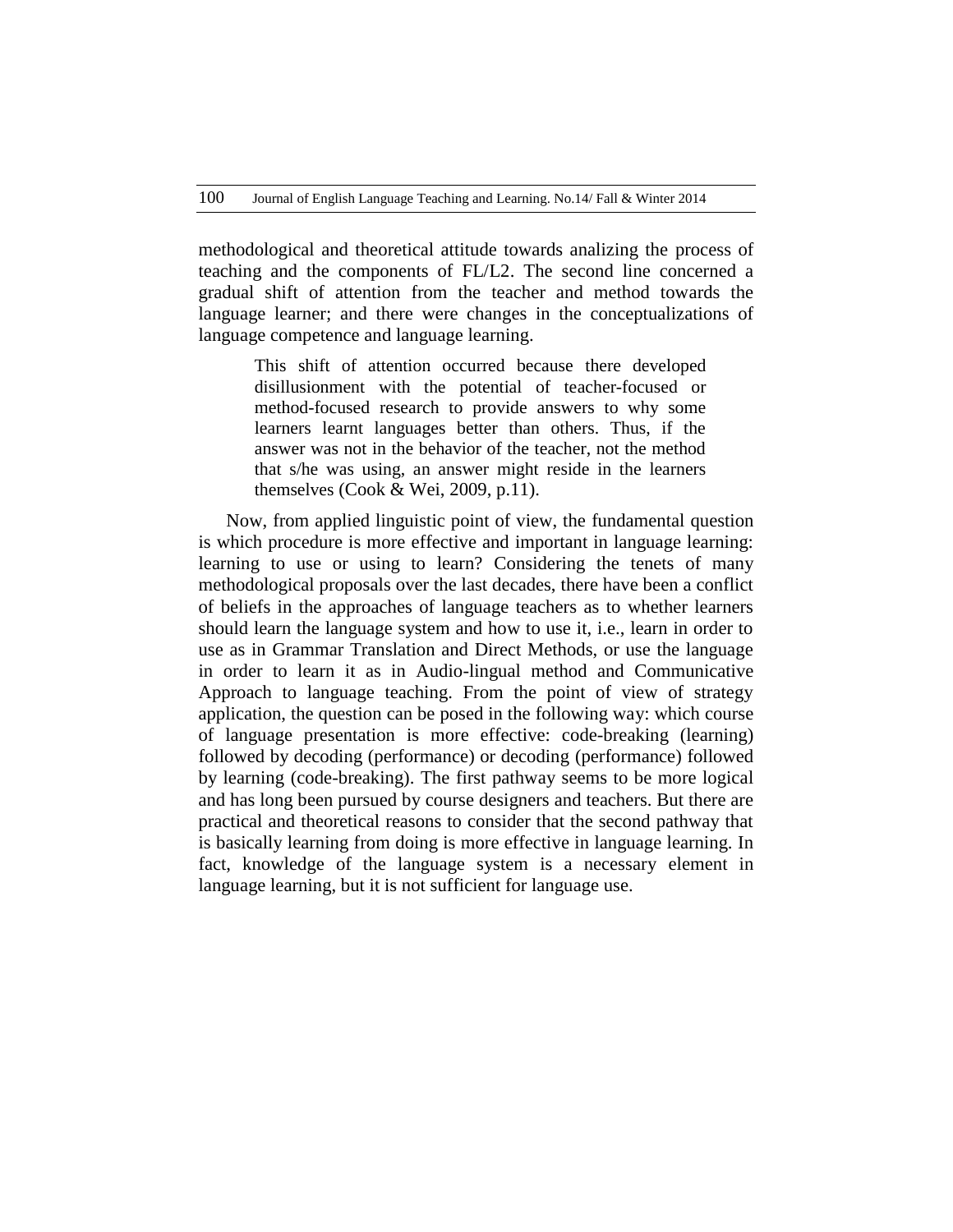### **The nature and specifications of language learning strategy**

The basic question in language learning strategy is what constitutes a language learning strategy and what are the specifications of such strategic behavior? Here, we face with several fundamental and theoretical questions in relation to language learning : is it really possible to have mental behavior (cognitive and metacognitive) and physical action (motor behavior) simultaneously in language learning? What is the practical size of a language learning strategy? Are note-taking in a lecture, writing down important key words, or summary writing language strategies? According to Cook & Wei (2009, p, 15): "the unit of analysis should be as small as is practically achievable and that a strategy"s description should be effected at the lowest relevant level of articulation within the boundaries of conscious cognition. With these small strategy units we can build larger but flexible "clusters of strategies" which in combination can be seen to be achieving a particular learning goal in a specific task or learning situation." Definitely, the type of task required against FL/L2 text is the crucial element in deciding on a comprehension oriented cluster of language learning strategies. Ellis (2012, p.705) considers language learning strategies within the framework of a set of linguistic, non-linguistic and mental specifications. He thinks that strategies can be general in nature or specific attempts or techniques to learn; they are problem-oriented to deal with communicative problems in social interactions; some of them are linguistic with overt linguistic manifestation (e.g., asking to clarify something) or non-linguistic (e.g., pointing to a certain object for its name); while some strategies have clear, observable and behavioral manifestations, others are mental, deployed in learning or in communicative event.

The next fundamental question is: what behaviors should be considered as "good strategies" and what behaviors should be considered as "bad strategies"? Do the good language learners use only good strategies, and poor language learners either use bad strategies or very limited number of strategies? What would non-strategic behaviors look like? Some language researchers have presumed that behaviors like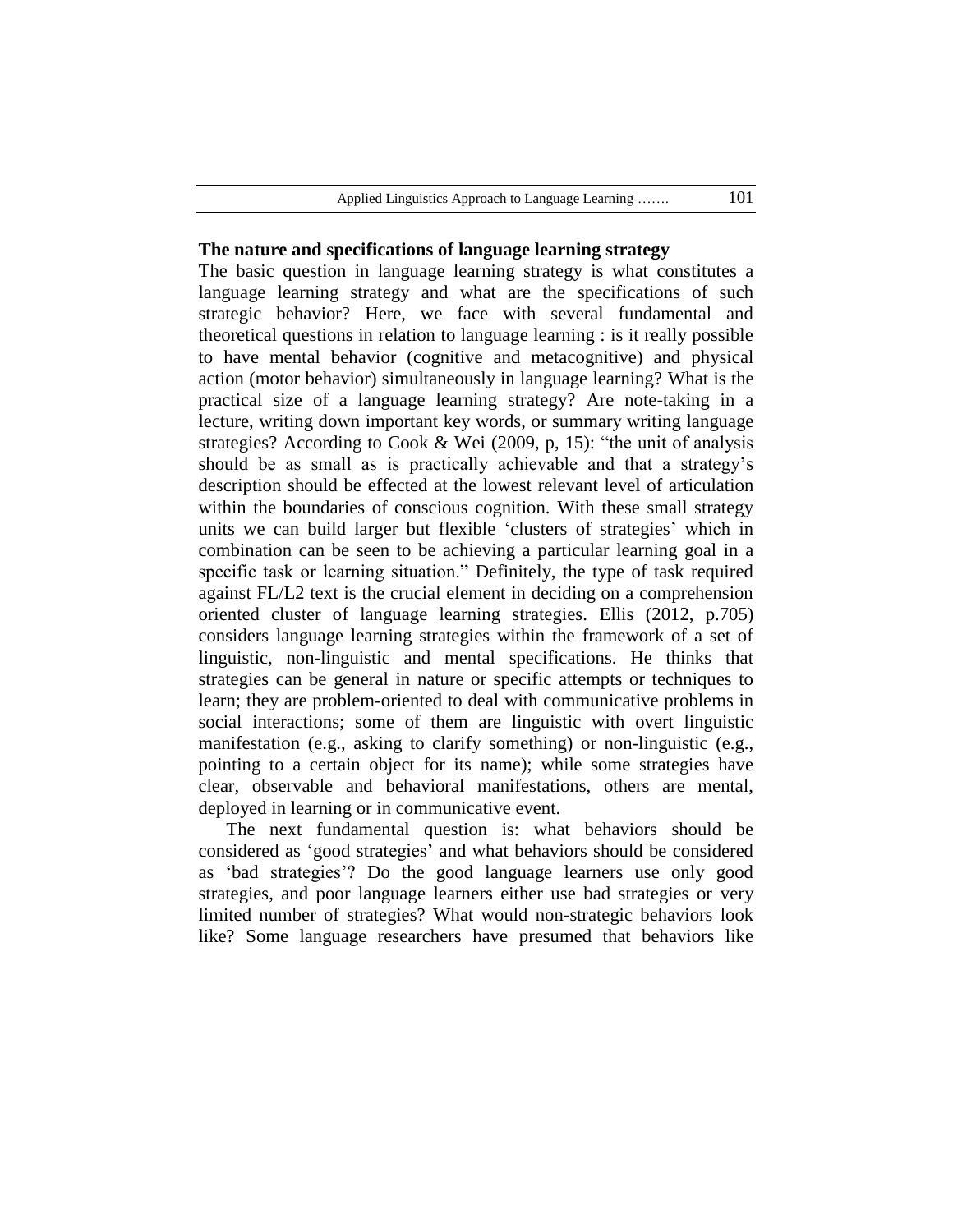"giving up", "not bothering to" etc., may be considered as non-strategic behaviors; and in comprehension tasks "top-down" strategies may be considered as good strategies, while "bottom-up" strategies and behaviors like translating into L1 in e.g., listening comprehension may be considered as bad strategies. In applied terms, these beliefs cannot be verified in all language learning situations. As Ellis (2012, p.716) believes: "a general problem with many of the correlational studies is that it is not really possible to determine what cause is and what the effect is. Do learners develop high proficiency because of the strategies they use, or is it learners" proficiency that determines their choice of strategies? ... There are no absolutely 'good' or 'bad' strategies." Generally speaking, the learning strategies that a learner adopts reflect his/her achievement level in FL/L2. Thus, e.g., proficient learners adopt frequent and qualitatively different strategies than the less proficient learners; and advanced learners depend on metacognitive strategies in their language learning. For example, in deciding on a goal, planning and monitoring, rehearsal and evaluation, advanced learners use more frequent and in quality more sophisticated strategies than less proficient learners. In recent decades, for the practical purposes, the language learning researchers and methodologists have proposed a combination of strategies or "clusters *of strategies* ". For example, the good language learners may apply the right combination of strategies at the right linguistic situations. Actually, in language learning process, the appropriateness of the strategies are much more important than how frequently they are used or even the type of strategy being applied.

### **Learner strategies**

From theoretical point of view, there has not been comprehensive and critical examination of the theoretical soundness of the concept "learning strategy". In fact, the definitions and conceptualizations of the scholars and researchers have been rather inconsistent and somehow elusive. Thus, different taxonomies and categorizations of language strategies have been proposed using similar or more or less the same essential points with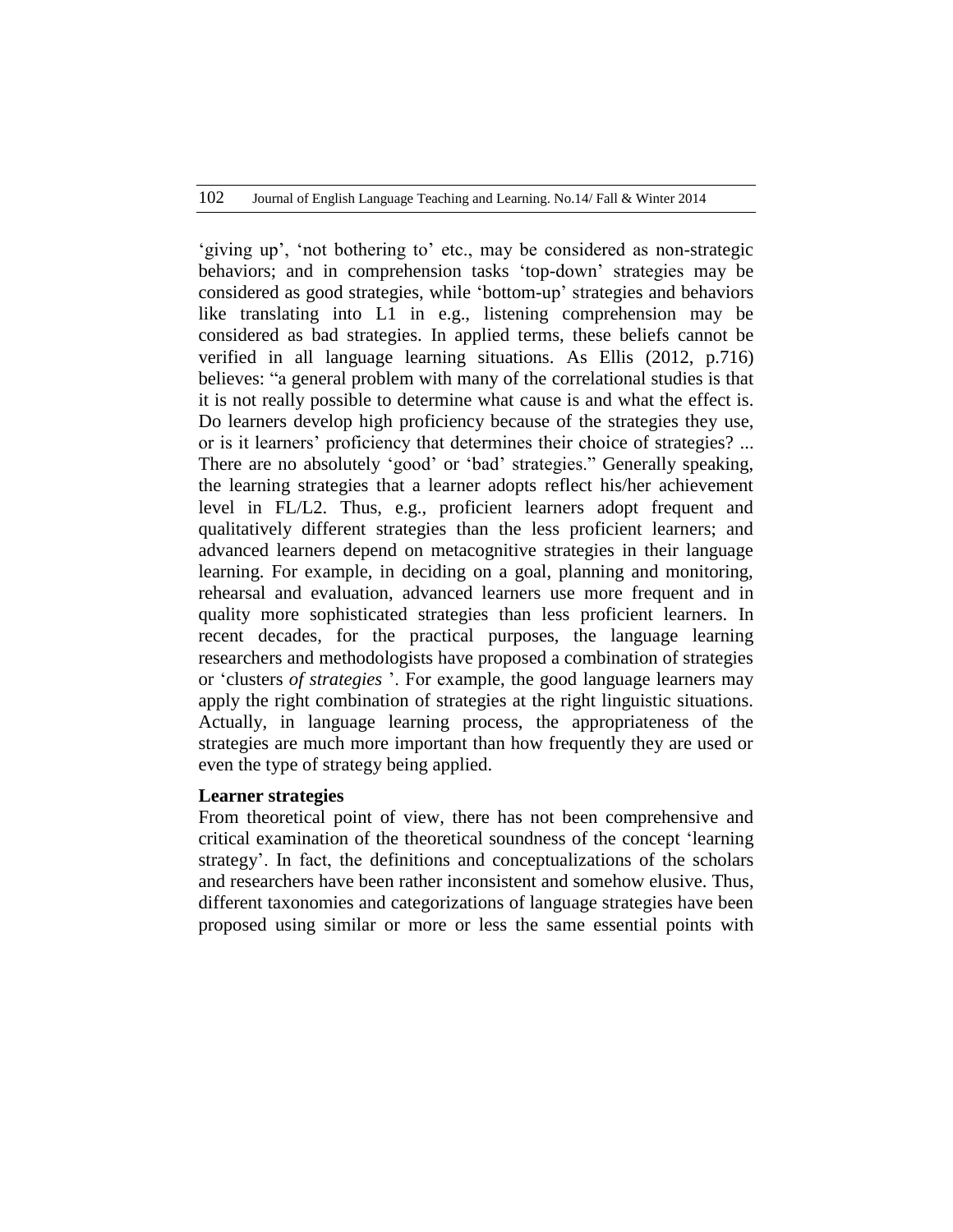different terminology. For example, a distinction is often made between learning, production and communication strategies. Tarone (1980), as cited in Ellis (2012, p.704), defines "learning strategy" as a deliberate "attempt to develop linguistic and sociolinguistic competence in the target language" (e.g., memorization, initiation of conversation and inferences.) Production strategy, according to Tarone, includes using the language efficiently, appropriately and in a clear way. Communication strategies, according to him, are attempts to deal, successfully, with the problems of communication whenever there is a hiatus in meaning negotiation during the act of verbal interaction. The methodological problem in Tarone"s distinction of learning strategies is that sometimes during the interaction, it is not clear whether a strategy is essentially motivated by a desire to learn or a desire to communicate a message.

Considering the scholars' and researchers' definitions and approaches to language learning strategies and essential strategic components, four main types of strategies in language learning can be specified, that are general in nature and practically mediate between the linguistic input and the language learner produces.

1) *Cognitive strategies* which in language learning cover many of the processes or mental manipulations that learners go through in both learning and using the target language. For example, analysis, synthesis of learning materials, and transformations. Actually, these cognitive strategies refer to processes and behaviors deliberately learners use to master and use the target language. For example, cognitive strategies which language learners may use to help them in reading or listening comprehension activities can include cases like repetition of keywords, summary writing, paraphrasing and creating visual images to help the learner remember new linguistic materials. Moreover, conscious ways of learning activities, such as note-taking, resourcing (e.g., using dictionaries, internet and other sources) and elaboration (i.e., relating new-coming information to the pre-existing schema) can be considered as instances of cognitive strategies. These strategies, as a whole, may be subdivided into three categories: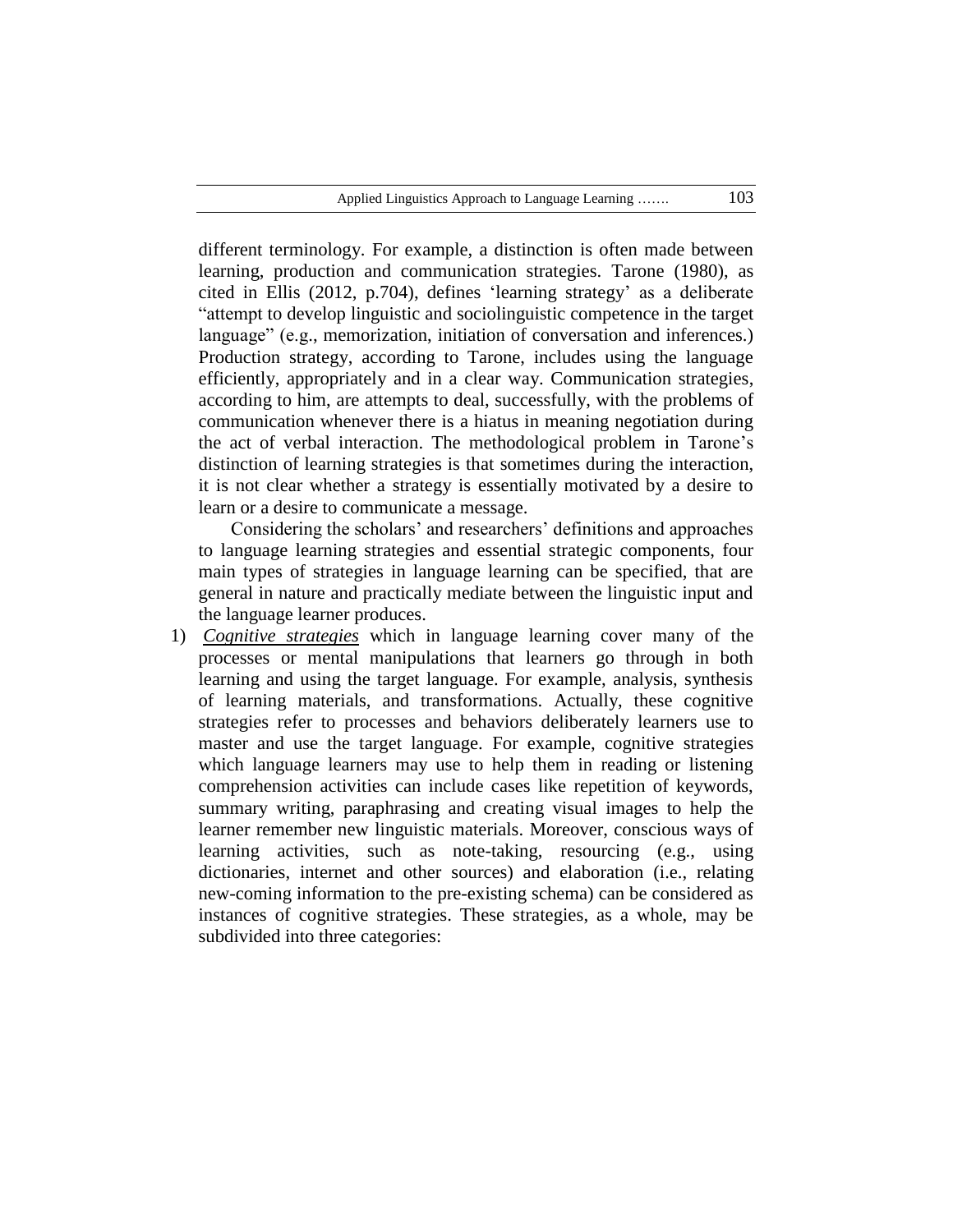1.A. *Learning strategies* used to internalize new FL/SL information and knowledge. These strategies refer to the conscious and semi-conscious thoughts and behaviors used by learners with the explicit goal of improving their knowledge and understanding of the target language. Thus, the learner processes FL/SL incoming input in order to develop linguistic knowledge. These learning strategies may be conscious and behavioral (e.g., memorization of a linguistic element or repetition in order to remember), or they can be psycholinguistic and subconscious (e.g., overgeneralization or inference). In fact, these strategies determine the personal involvement in the learning process (these are behavioral strategies: seeking learning opportunities, setting aside regular practice times, etc.). Seliger (1984) focused on the conscious/unconscious distinction and proposed that consciously used techniques are in fact "tactics"(e.g., looking for learning opportunities, conscious rehearsing of FL/L2 patterns) whereas unconscious modes of sorting and organizing FL/L2 data are strategies proper in the strict sense of the word ( e.g., the unconscious over-generalizing of irregular verbs in English language in cases like 'Daddy goed there', 'I did not brought it' that are instances of the application of such unconscious strategies). O"Malley and Chamot (1990), have divided strategies into metacognitive and cognitive (corresponding to mental states, but disregarding conscious and unconscious distinction) and social/affective (corresponding to behavior) strategies.

1.B. *Production strategies,* that are used to utilize learner"s existing FL/SL knowledge (e.g., rehearsal of L2 patterns, discourse planning and mental planning of utterances). These strategies, that are mainly *language use strategies* refer to strategies for using the language that has been learned, however incompletely, including (a) *retrieval* (i.e., strategies used to retrieve and call up language material from mental storage, e.g., calling up the correct verb in its appropriate tense or retrieving the precise meaning of a lexical item). (b) *rehearsal* strategies that are mainly strategies for applying target language structures.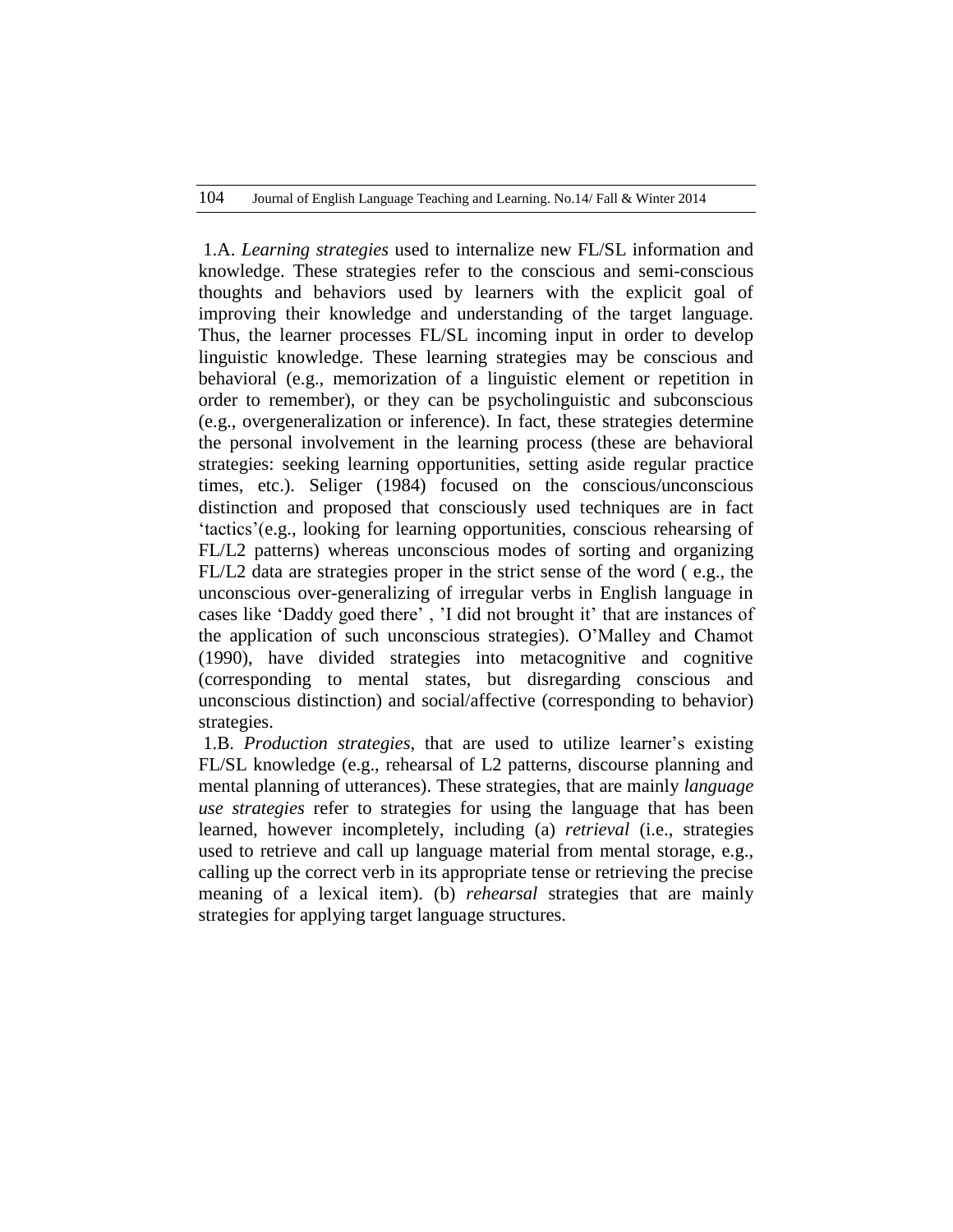1.C. *Communication strategies* used whenever there are problems in verbal interaction caused by the immediate need to communicate a message for which the FL/SL learner lacks adequate resources. Similar to production strategies, communication strategies are strategies of use rather than of learning. Practically, then, communication strategies are linguistic behaviors to negotiate meanings for which the learners lack necessary linguistic knowledge. In fact, communication strategies are used to convey meaningful and informative message for the listener or reader, for example, when we want to explain a technical point for which we do not have precise and specialized vocabulary. Communication strategies, that have received the most focus in language learning research, may be verbal (or non-verbal) first aid devices to deal with problems or breakdowns in negotiating meanings. These problem solving strategies, definitely, include conversational interaction strategies and strategies for maintaining the floor. These strategies include behaviors like a) *avoidance* or *reduction* strategies (e.g., avoiding discussing or continuing difficult topics or concepts; or leaving the explanation or discussion unfinished), b) *achievement* or *compensatory* strategies (e.g., circumlocution, description, using "empty" words like " thing " word coinage etc.), c) *stalling* or *time-gaining* strategies (e.g., using filling words like: well, in fact etc.), d) *interactional strategies* (e.g., calling for help, asking for repetition, etc.). It is important to note that communication strategies may or may not play any effective role in language learning.

2) *Metacognitive strategies in language learning* involve active planning and deciding about learning, monitoring one"s own spoken or written language, and evaluating how well he/she has been successful in negotiating the meanings; or checking performance against that of native speakers. Thus, in fact, metacognitive strategies are processes which learners consciously use in order to supervise or manage their own cognition by planning what they will do, checking how it is going and then evaluating how it went. In other words, metacognitive strategies involve thinking about the mental processes used during the learning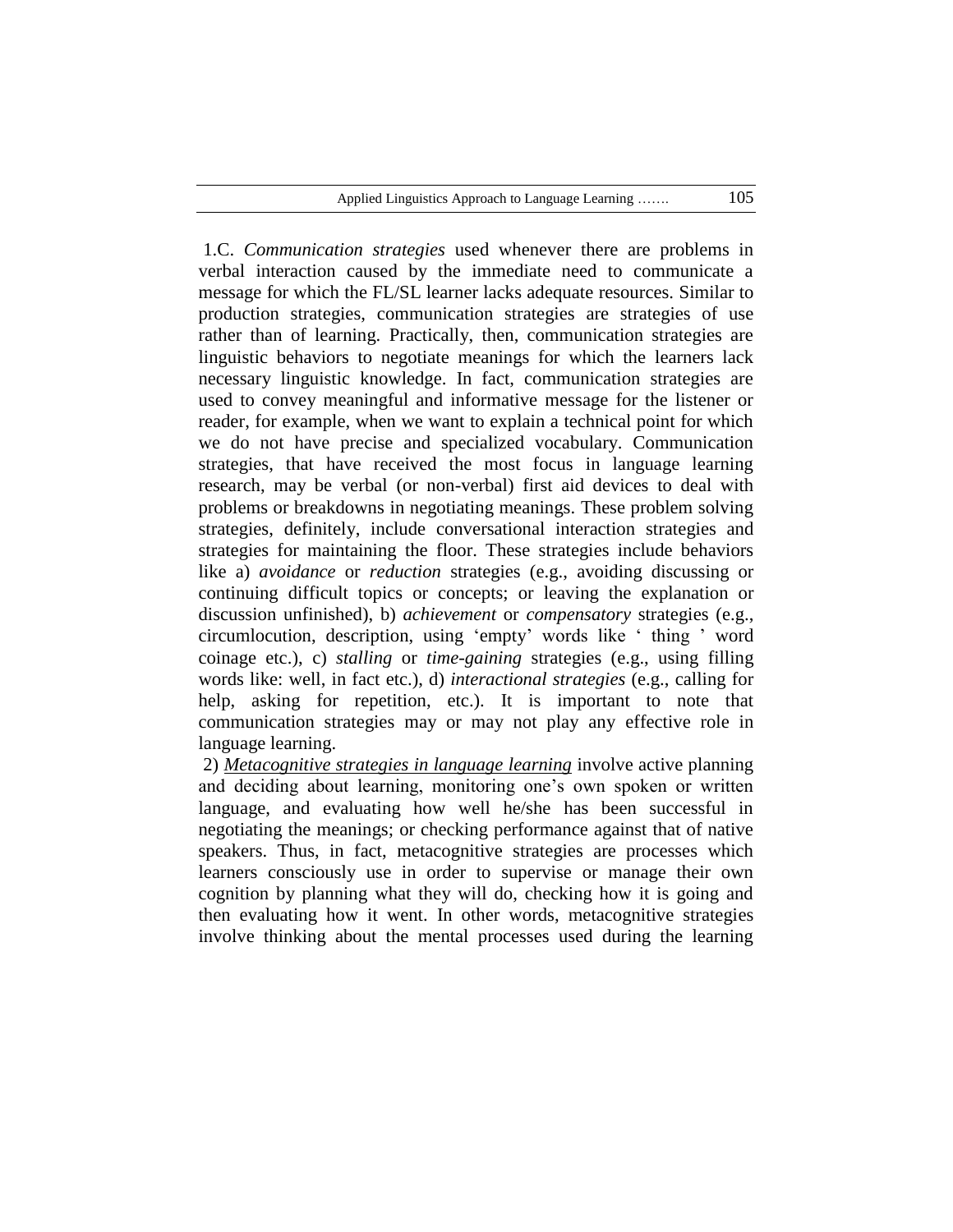process, monitoring learning while learning is taking place and evaluating after the learning activity.

3) *Linguistic strategies in language learning*. In the first language acquisition and FL/SL learning, the strategies involved in language differ radically. Actually, in first language acquisition linguistic strategies include processes that involve universal principles of grammar with which the language learner is innately endowed with. These strategies provide the learner with a starting point. The task is, then, to scan the environmental language input do discover which rules of the target language are universal and which are specific. But in FL/SL learning there are skill-related strategy categories for four basic language skill categories: listening and reading (as two receptive language skills) and speaking and writing (as two productive language skills).

3.A. In *listening strategies,* increasing language learners" attentive exposure to the new language forms, distinguishing exact segmental phonemes in FL/SL , paying due attention to suprasegmentals and being an active listener (e.g., making logical and educated guesses based on appropriate presuppositions) are important aspects of listening strategies.

3.B. In *reading strategy use*, finding appropriate reading material, planning how to read, monitoring the reading process, checking the quantity and quality of understood reading material, making suitable summaries, making logical guesses of unknown words and structures, using suitable dictionary and so on can be effective components of reading strategy use.

3.C. In *speaking strategy use*, practicing new grammatical structures in different socio-linguistic situations in order to consolidate the relevant structures in FL/SL, initiating conversational activities in target language as often as possible, looking for different ways of self expression and so on are prolific elements in speaking strategy use.

3.D. In *writing strategy use,* planning the right steps of writing in different kinds of texts, whether academic or otherwise, monitoring the whole process of writing, reviewing in proper intervals, revising the written material, getting the feedback from several readers and final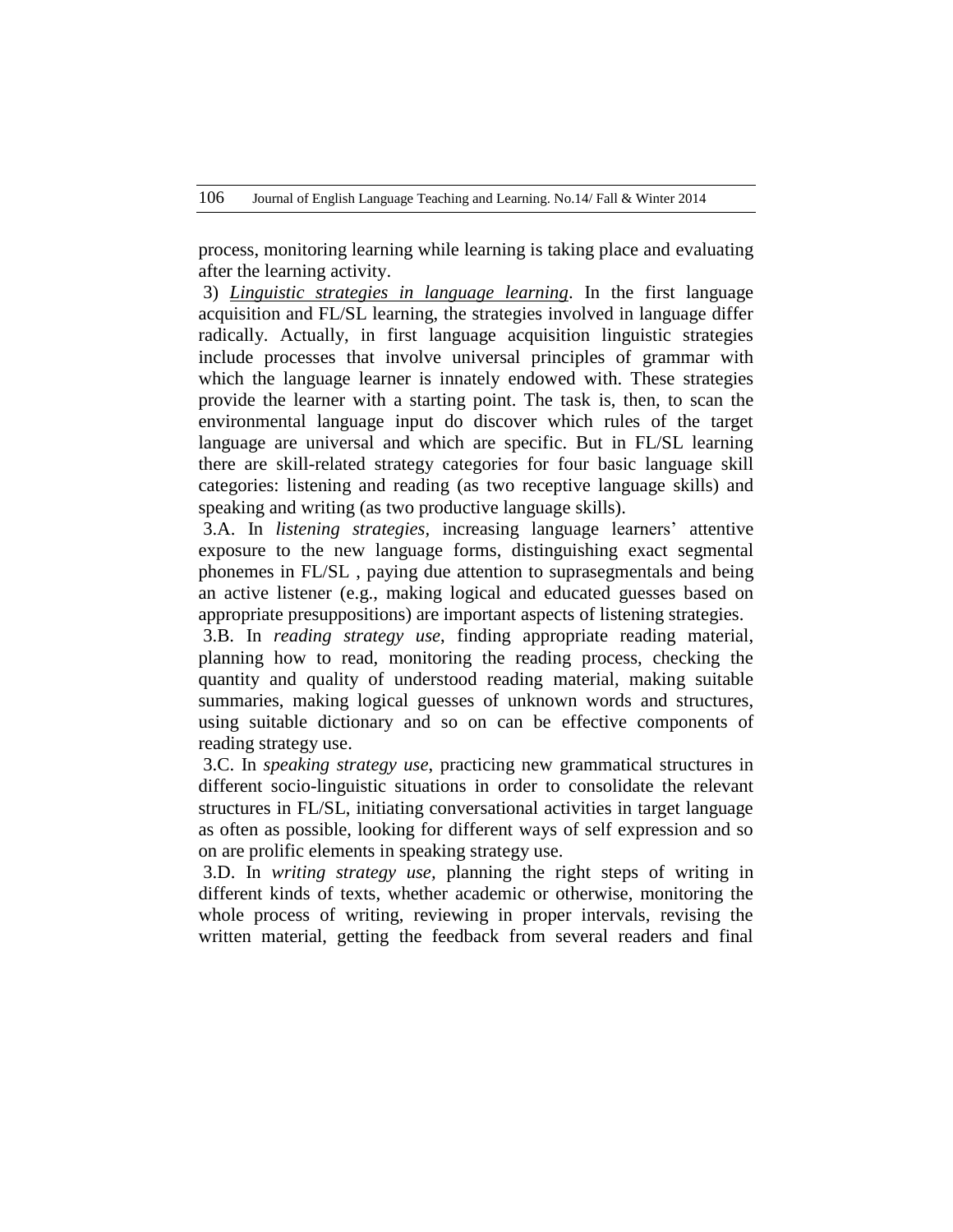editing of the written material are considered to be the important elements in writing strategy use.

3.E. In *vocabulary strategies*, memorizing new words and lexical items with due attention to their contexts in sentences, morphological analyzing of new and unknown words, making logical guesses of unknown words with reference to their contexts, practicing in different contexts and sentences, reviewing and recalling the newly learnt words can be considered as important aspects of vocabulary strategies.

3.F. In *translation strategies,* using the normal language forms of the receptor language, conveying, as much as possible, to the receptor language speakers the same meanings that were understood by the speakers of the source language, and maintaining the dynamics of the original source language i.e., producing the translation in such a way that it will engender the same response as the source language intended to engender are some of the most effective and important translation strategies.

4) *Sociolinguistic strategies* involve strategies learnt through interacting with others as using appropriate language forms according to the social situation and socio-cultural context as working with fellow students or asking the teacher"s help. Through these strategies, learners appropriately use their knowledge of the social significance of the choices among the alternative forms of the language. For example, each of the utterances: 'Hey!', 'Excuse me!', and 'Sir!' or 'Ma'am!' is, definitely, both grammatical and meaningful, but only one of them satisfies societal expectations and the speaker"s preferred presentation of self and his/her approach towards and evaluation of the social situation.

## **Developments in strategy-based instruction**

In applied terms, 'learner training', 'strategy training' and 'strategy instruction", were used in the literature to teach language learners how to learn. But as there were inconsistencies and differences about the comprehensive definition of the term "strategy" and what are its constitutive components, the researchers could not reliably determine which learning behaviors constitute strategies and which do not; and how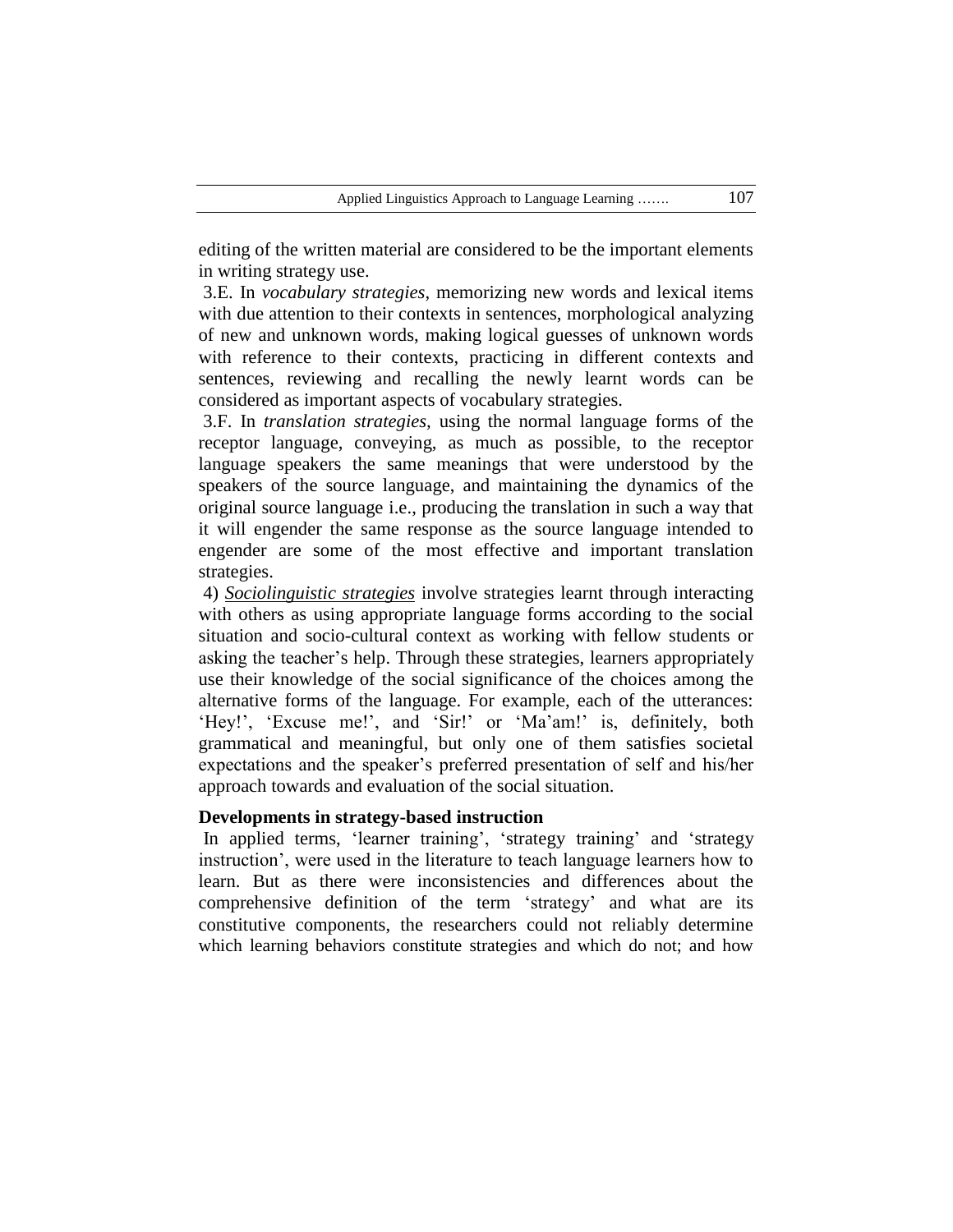these strategies relate to the psycholinguistic processes involved in language learning. Despite this theoretical shortcomings, language researchers believe that metacognition is a very important aspect in any strategy- based instruction; because through goal identification, planning, reflection, monitoring and evaluation, the learners take full responsibility for their own learning. Accepting the vital role of the metacognition, Ernest Macaro (cited in Cook & Wei, 2009, p.26) discusses the practical steps in language learning strategies and presumes that " most of strategy-based instruction now have five recognizable steps: 1) initial awareness raising of the extent and types of language learning strategies available to the learners; 2) a phase during which the teacher or peers model the strategies they use; 3) opportunities for the learners to practice using the strategies with the teacher/researcher"s support (sometimes referred to as 'scaffolding'); 4) removal of the support; and 5) evaluation of the effectiveness of the strategy-based instruction." Macaro (2006) emphasized the practical importance of "clusters of strategies ", having metacognition play a central role in determining which clusters to implement in order to achieve designated learning goals.

#### **Summary**

In the present paper, we have observed that the language learning strategies and strategy-based instruction came about because the focus of interest became the language learner; and because researchers became more attentive to the process of language learning than the product of it. We pointed out that there are definite inconsistencies in taxonomy and conceptualizations of language learning strategies in the literature; but we tried to give a comprehensive and inclusive definitions and classifications of language learning strategic-types; and after defining and specifying the nature of language learning strategy and its determining components, four main types of language learning strategies i.e., cognitive, metacognitive, linguistic and sociolinguistic strategies were discussed. We discussed, further, that metacognitive strategies within the framework of "clusters of strategies" constitute the most important aspect in any strategy-based instruction, because through the application of such strategies, it is practically possible to identify the precise goal, plan, monitor and evaluate the language learning process.